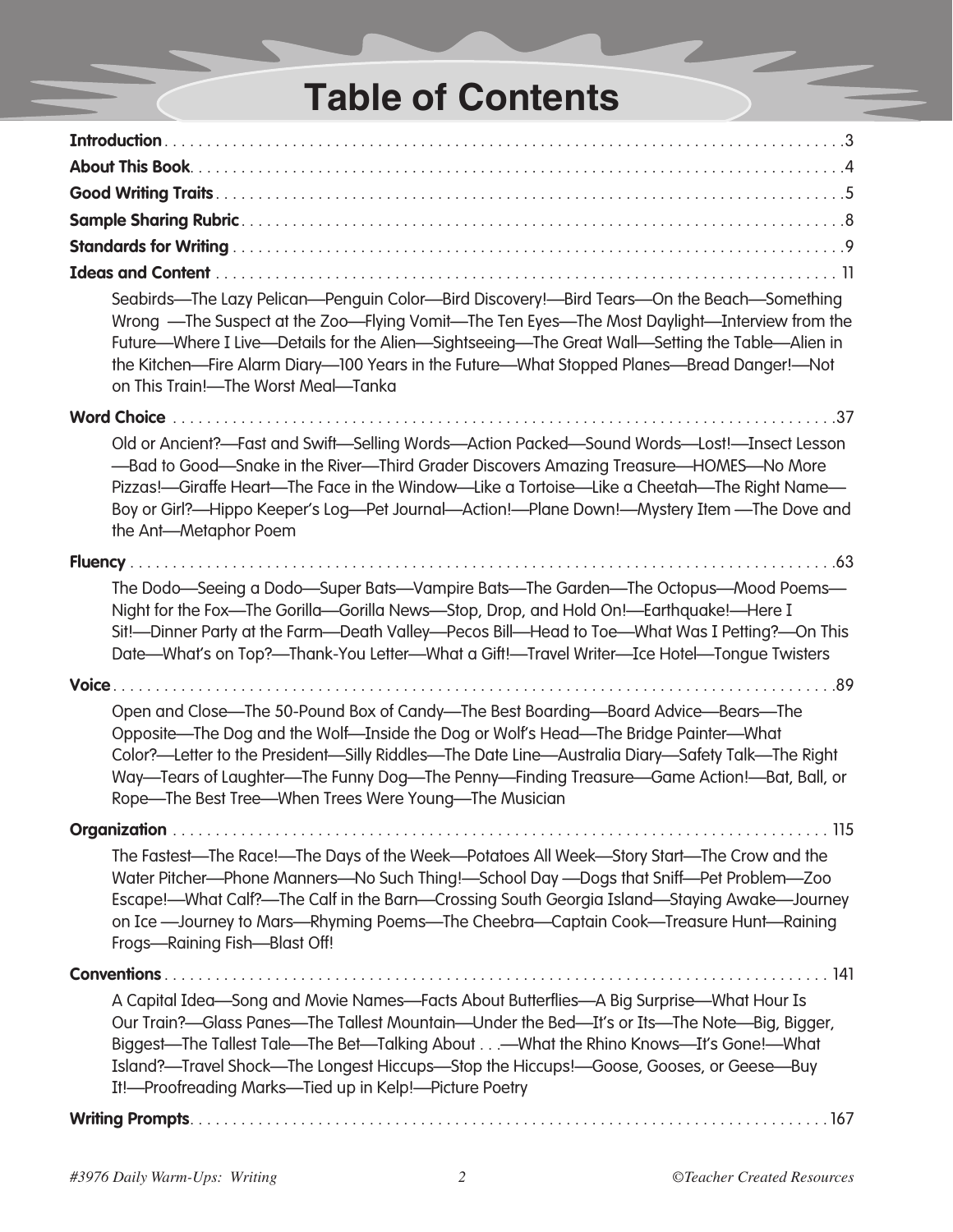

Activity: Imagine you are meeting an alien. The alien has never been to Earth and asks you where you live. Write a paragraph describing where you live. Include the name and one detail or more about your:



- continent house
- 
- country room
- state





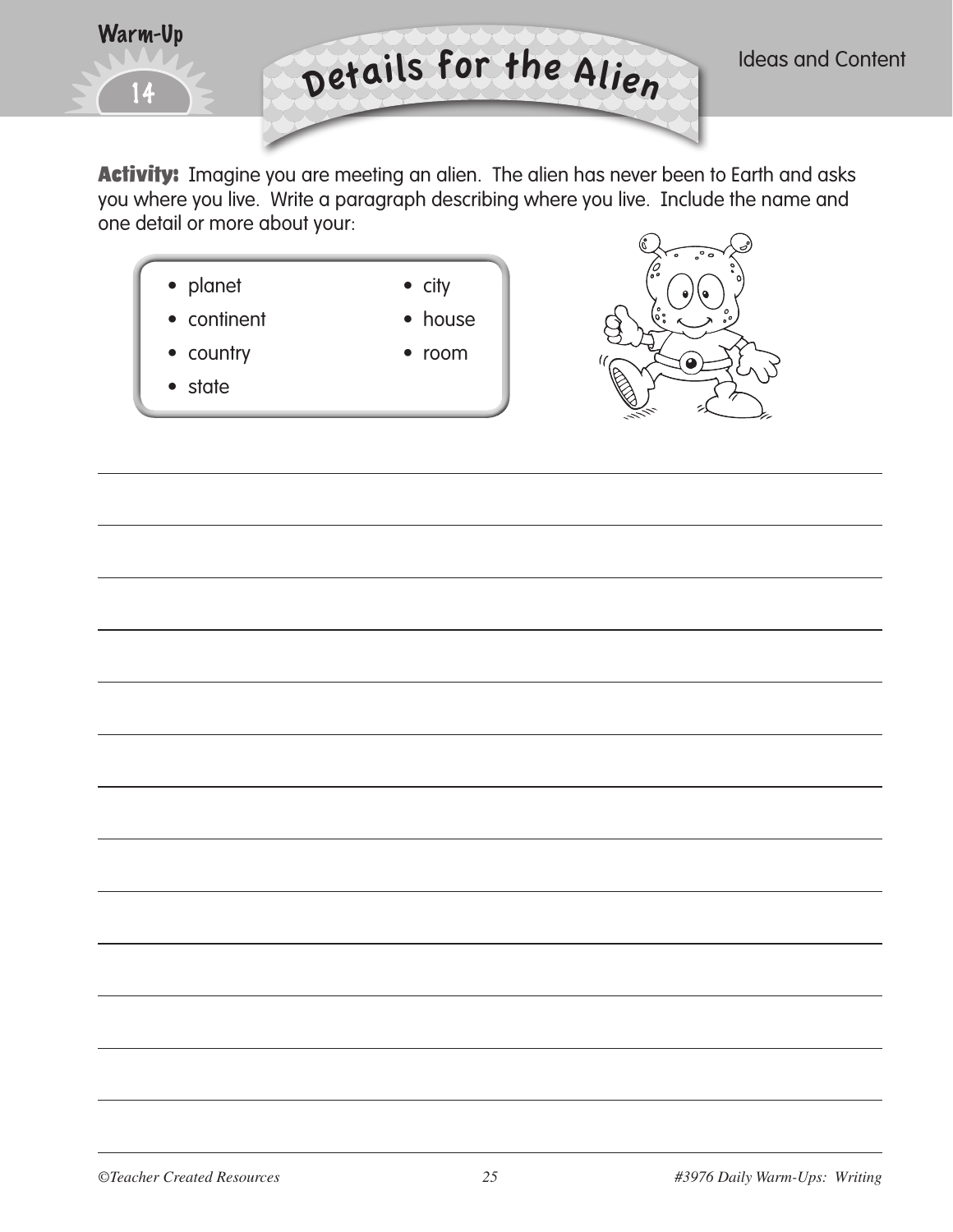